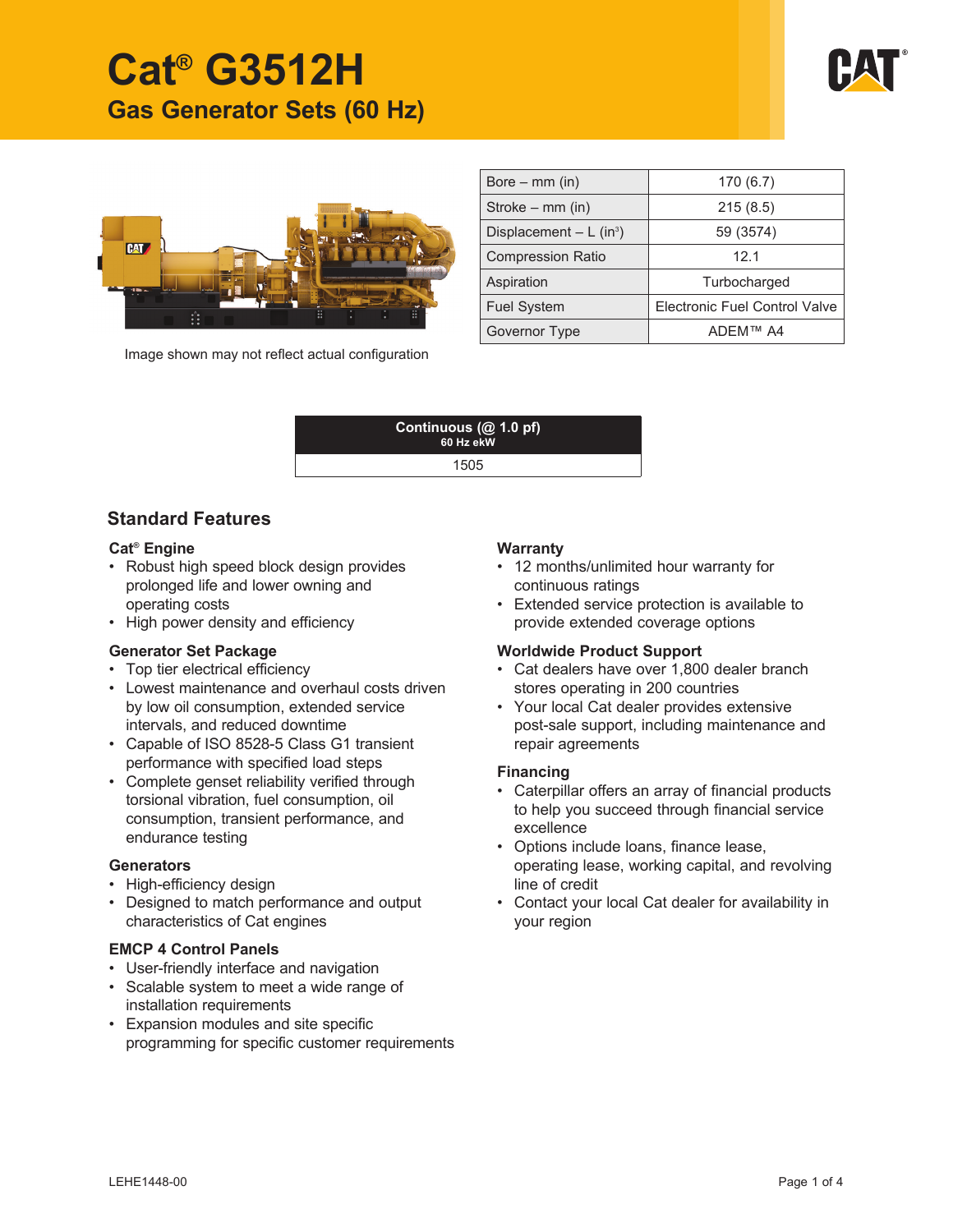

## **Engine**

*Air Cleaner (Single Element)* ❑ Installed ❑ Supplied loose

#### *Muffler*

❑ Industrial grade (15 dB) ❑ Residential grade (18 dB) ❑ Critical grade (25 dB) ❑ Spark arresting

#### *Starting*

❑ Standard batteries ❑ Standard electric starter(s) ❑ Jacket water heater ❑ Oil prelube pump ❑ Oil level regulator

# **Generators**

#### *Output voltage*

❑ 400V ❑ 6900V ❑ 415V ❑ 10500V ❑ 6600V ❑ 11000V

# *Excitation*

❑ Permanent magnet (PM)

#### *Attachments*

- ❑ Anti-condensation heater
- ❑ Stator and bearing temperature monitoring and protection

## **Power Termination**

#### *Type*

❑ Bus bar ❑ Circuit breaker ❑ 3000A ❑ 3200A ❑ 4000A ❑ UL ❑ IEC ❑ 3-pole ❑ Electrically operated

#### *Trip Unit*

❑ LSI ❑ LSI-G ❑ LSIG-P

# **Enclosure**

❑ Weather protective ❑ Sound attenuated

# *Attachments*

❑ Cold weather bundle ❑ DC lighting package ❑ AC lighting package ❑ Motorized louvers

#### **Fuel System Pressure**

❑ Standard gas train

#### **Control System**

*Controller* ❑ EMCP 4.3

#### *Attachments*

- ❑ Local annunciator module
- ❑ Remote annunciator module
- ❑ Load share module
- ❑ Remote monitoring software

## **Charging**

- ❑ Battery charger 20A
- ❑ Engine driven charging alternator

# **Vibration Isolators**

❑ Rubber ❑ Spring ❑ Seismic rated

#### **Cat Connect**

*Connectivity* ❑ Ethernet

#### **Extended Service Options**

#### *Terms*

❑ 2 year ❑ 3 year ❑ 5 year ❑ 10 year

# *Coverage*

❑ Silver ❑ Gold ❑ Platinum ❑ Platinum Plus

- **Ancillary Equipment**
- ❑ Automatic transfer switch (ATS)
- ❑ Uninterruptible power supply (UPS)
- ❑ Paralleling switchgear
- ❑ Paralleling controls

#### **Certifications**

- ❑ UL 2200 Listed ❑ CSA Certified ❑ EU Declaration of Conformity
- ❑ EEC Declaration of Conformity

Note: Some options may not be available on all models. Certifications may not be available with all model configurations. Consult factory for availability.

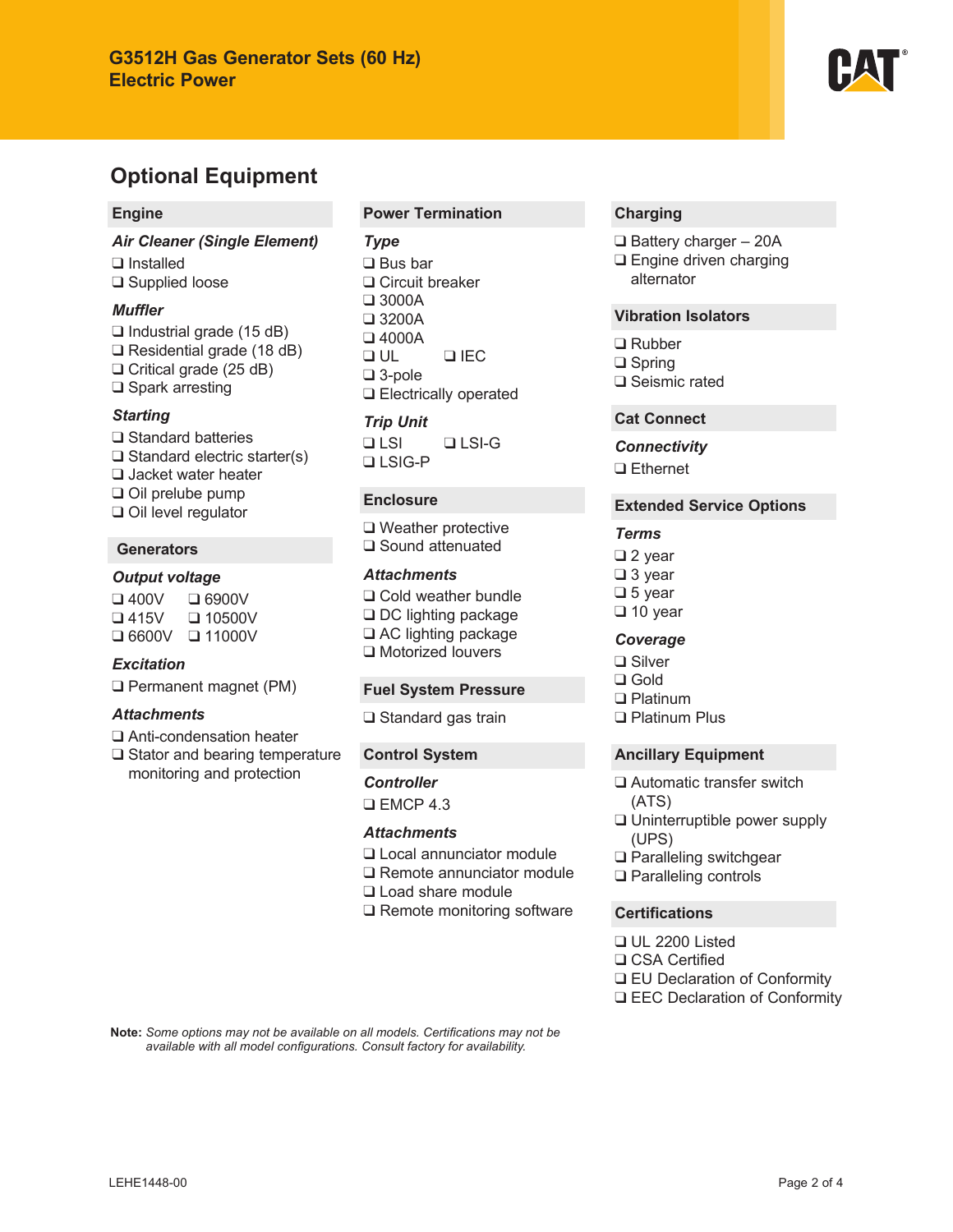

# **Package Performance**

| Performance<br>Continuous                                                                    |           |         |  |
|----------------------------------------------------------------------------------------------|-----------|---------|--|
| Frequency                                                                                    | 60 Hz     |         |  |
| Genset power rating at 1.0 pf - ekW                                                          | 1505      |         |  |
| NOx Emission Level (mg/Nm <sup>3</sup> NOx)                                                  | 1.0       |         |  |
| Performance number                                                                           | EM1188-02 |         |  |
| Genset efficiency                                                                            | 44.6      |         |  |
| Thermal efficiency                                                                           | 42.0      |         |  |
| Total efficiency                                                                             | 86.6      |         |  |
| <b>Fuel Consumption</b>                                                                      |           |         |  |
| 100% load with fan - MJ/ekW-hr (Btu/ekW-hr)                                                  | 8.15      | (7729)  |  |
| 75% load with fan - MJ/ekW-hr (Btu/ekW-hr)                                                   | 8.27      | (7843)  |  |
| 50% load with fan - MJ/ekW-hr (Btu/ekW-hr)                                                   | 8.81      | (8351)  |  |
| <b>Cooling System</b>                                                                        |           |         |  |
| Total jacket water circuit (JW+OC+1AC) - kW (Btu/min)                                        | 785       | (44666) |  |
| Total aftercooler circuit (2AC) - kW (Btu/min)                                               | 139       | (7887)  |  |
| <b>Altitude Capability</b>                                                                   |           |         |  |
| At $25^{\circ}$ C (77°F) ambient, above sea level – m (ft)                                   | 1500      | (500)   |  |
| <b>Exhaust System</b>                                                                        |           |         |  |
| Exhaust temperature – engine outlet – $^{\circ}C$ ( $^{\circ}F$ )                            | 390       | (735)   |  |
| Air flow (0°C, 101.3 kPa)/(77°F, 14.7 psia) - Nm <sup>3</sup> /bkW-hr (ft <sup>3</sup> /min) | 3.90      | (3904)  |  |
| Exhaust gas mass flow - kg/bkW-hr (lb/hr)                                                    | 5.21      | (17910) |  |
| <b>Heat Rejection</b>                                                                        |           |         |  |
| Heat rejection to jacket water - kW (Btu/min)                                                | 335       | (19058) |  |
| Heat rejection to exhaust (LHV to $120^{\circ}$ C/248°F) – kW (Btu/min)                      | 677       | (38511) |  |
| Heat rejection to auxiliary circuit - kW (Btu/min)                                           | 139       | (7905)  |  |
| Heat rejection to atmosphere from engine and generator - kW (Btu/min)                        | 111       | (6119)  |  |
| <b>Engine Speed</b>                                                                          |           |         |  |
| rpm                                                                                          | 1500      |         |  |